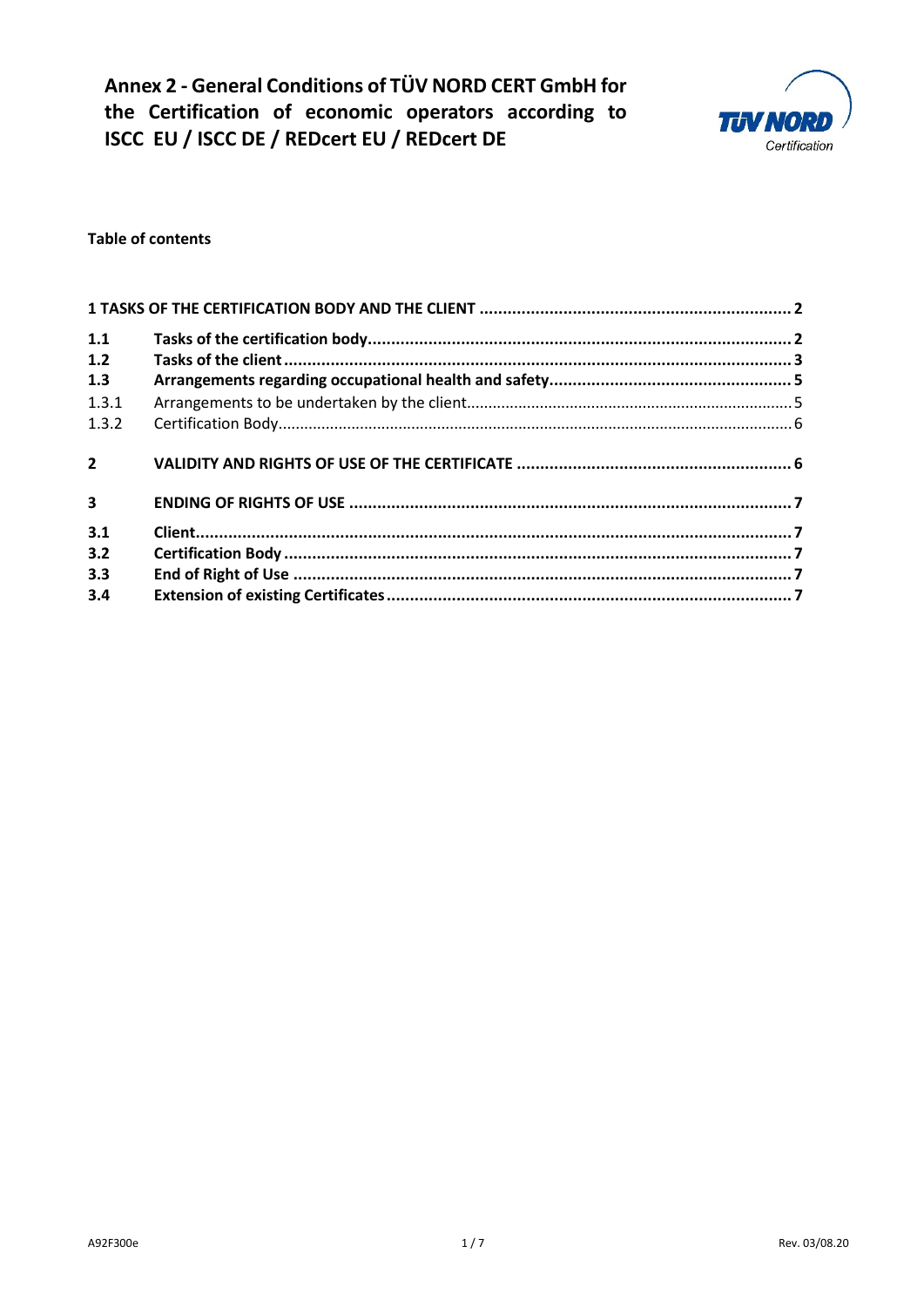#### **Preliminary remarks:**

The applicable certification system is the certification system named on Page 1 of the associated offer/proposal.

## **1 TASKS OF THE CERTIFICATION BODY AND THE CLIENT**

#### **1.1 Tasks of the certification body**

The requirements of the relevant certification system invariably apply.

- The tasks of the certification body within the framework of the inspections and audits at operators' sites are specified in the certification conditions / conditions of use of the applicable certification system (Annex 1).
- If required the certification body will notify the applied certification system of each control activity by means of submitting a special audit notification form. Upon request, the contracts with the Client (economic operator) will be disclosed to the applied certification system.
- The certification body undertakes to report to the certification system on the performed control activity. This will be done immediately after completing the internal certification process and by using reporting forms as provided by the certification system.
- Any non-conformities that have been identified must be carefully recorded with regard to the nature and extent of the findings as well as the proposed measures for eliminating the non-conformities.
- In the event of imminent danger, certification system must be notified in advance of the nonconformity bypassing the formal procedure.
- The certification body undertakes to document the results of the assessment activities in such a way that certification system may, in the future, have easy access to the inspection results or any other authority that is responsible for the accreditation of the certification body<sup>[1](#page-1-0)</sup>.
- The certification body undertakes to provide certification system and to any other authority that may be responsible for the accreditation of the certification body in the future with an insight into this documentation and to report to certification system on the carried out control activities.
- If measures for eliminating the non-conformities are taken in accordance with the proposed corrective actions, the certification body must check their effectiveness and compliance. In such cases the economic operator (not the applied certification system) is liable for the possible additional costs (e.g. for subsequent inspections).
- The certification body undertakes to treat all information regarding the company of the Client (economic operator) to which it has been granted access with care and only to make use of the information for the agreed purpose. Documents to which the certification body has been granted access are only passed on to third parties and/or published in accordance with the rules of the applicable certification system. Furthermore, in case of dispute, the certification body may disclose

<span id="page-1-0"></span> $1$  The Federal Agency for Agriculture and Food (BLE) is responsible for the recognition and supervision of certification bodies according to the sustainability regulations of Directive 2009/28 / EC, which are supported by the Biofuel Sustainability Ordinance (Biokraft-NachV) and the Biomass Electricity Sustainability Ordinance (BioSt-NachV) have been transposed into national law. For further information, please refer to [https://www.ble.de/DE/Themen/Klima-](https://www.ble.de/DE/Themen/Klima-Energie/Nachhaltige-Biomasseherstellung/Rechtsgrundlagen/rechtsgrundlagen_node.html)[Energie/Nachhaltige-Biomasseherstellung/Rechtsgrundlagen/rechtsgrundlagen\\_node.html](https://www.ble.de/DE/Themen/Klima-Energie/Nachhaltige-Biomasseherstellung/Rechtsgrundlagen/rechtsgrundlagen_node.html) .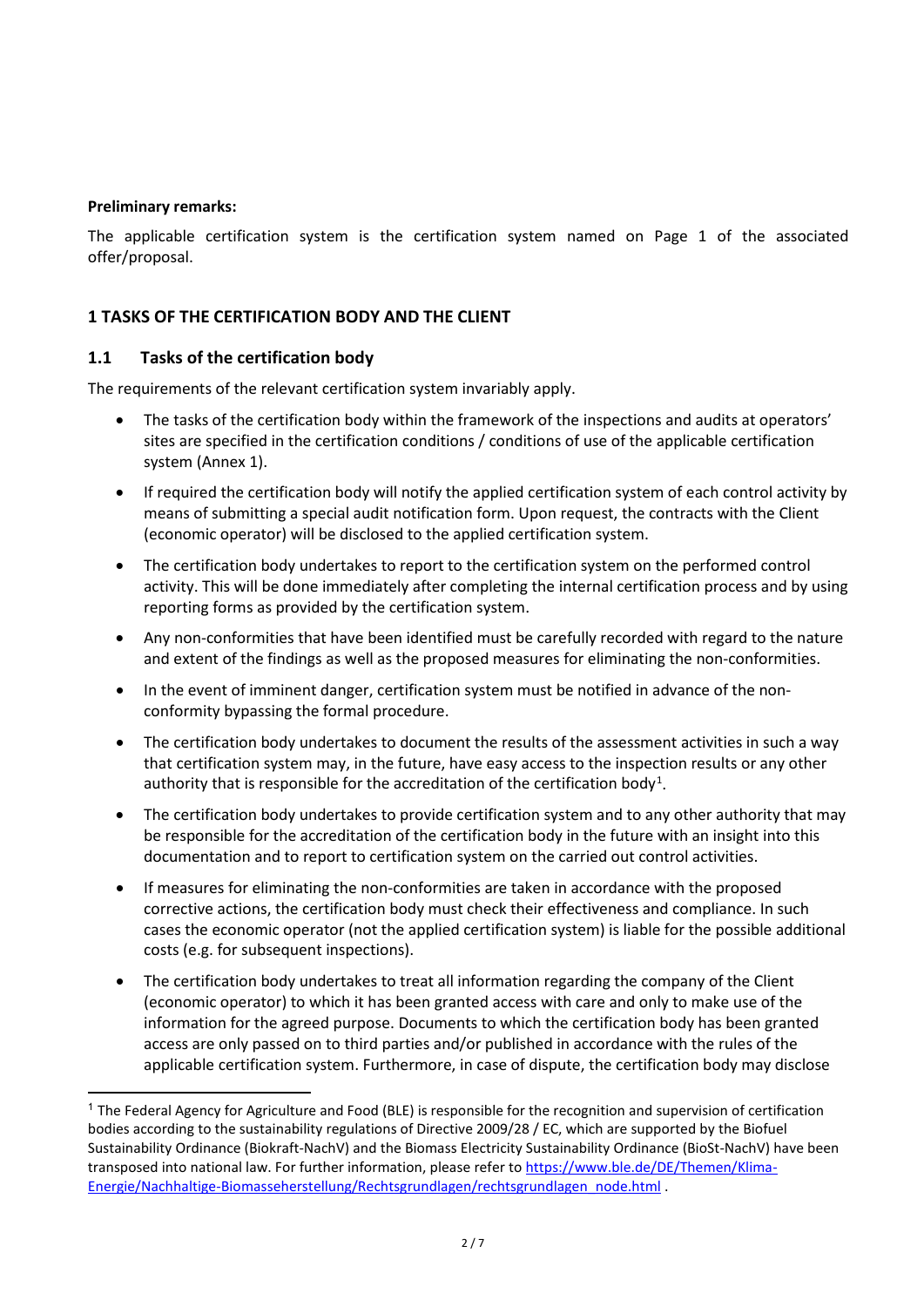confidential information to the competent arbitration authority. The client may release the certification body from its confidentiality for specific reasons.

- The certification body keeps and, if required, publishes a register of the economic operators certified by itself, along with the scope of the certificates.
- Complaints of third parties that are received by the certification body of TÜV NORD regarding the activities of economic operators that were certified by the certification body are recorded in writing, investigated and then actioned.
- The certification body records complaints and claims of the Client regarding the certification procedure in writing, checks the facts of the case and investigates the complaints / claims. If no agreement is reached between the Client and the certification body, the complaints/claims procedure of TÜV NORD CERT published on the Internet (www.tuev-nord-cert.de) is used.
- If requirements of the applicable certification system were not fulfilled in the audit, the certification body can perform a repeat audit at the Client's premises.

## **1.2 Tasks of the client**

The requirements and certification conditions of the applicable certification system basically apply.

- The Client undertakes to fulfil all the legal requirements of the applicable certification system at all times.
- The client fully agrees to the certification conditions / conditions of the applicable certification system in the currently valid version.
- The Client shall provide TÜV NORD with all documents relating to the certification in good time (2 weeks) before the audit. In particular the following documents (if applied) should be provided prior to the audit:
	- o Individual GHG Calculation
	- o Mass Balance
	- o A list of all points of origin (PoO) (applies for collecting poits)
	- o List of storage facilities / warehouses with address and/or geo coordinates
	- $\circ$  List of farms / estates with address and/or geo coordinates (applies for first gathering points)
	- $\circ$  Information about the polygons showing the exact boundary lines of a farm or plantation in a Shape-, KML- or KMZ file format or similar information (applies for farms or plantations which are not under the EU Cross-Compliance system)
	- o Or
	- o A comprehensive GRAS (Global Risk Assessment Services https://www.gras-system.org/) analysis
	- $\circ$  For Collecting Points: List of Dependent collectors (applies for collecting points) acting on behalf of colleting point
- For Collecting Points: List of Dependent collectors (applies for collecting points)The Client will perform a complete internal audit before the certification audit and before all recertification audits.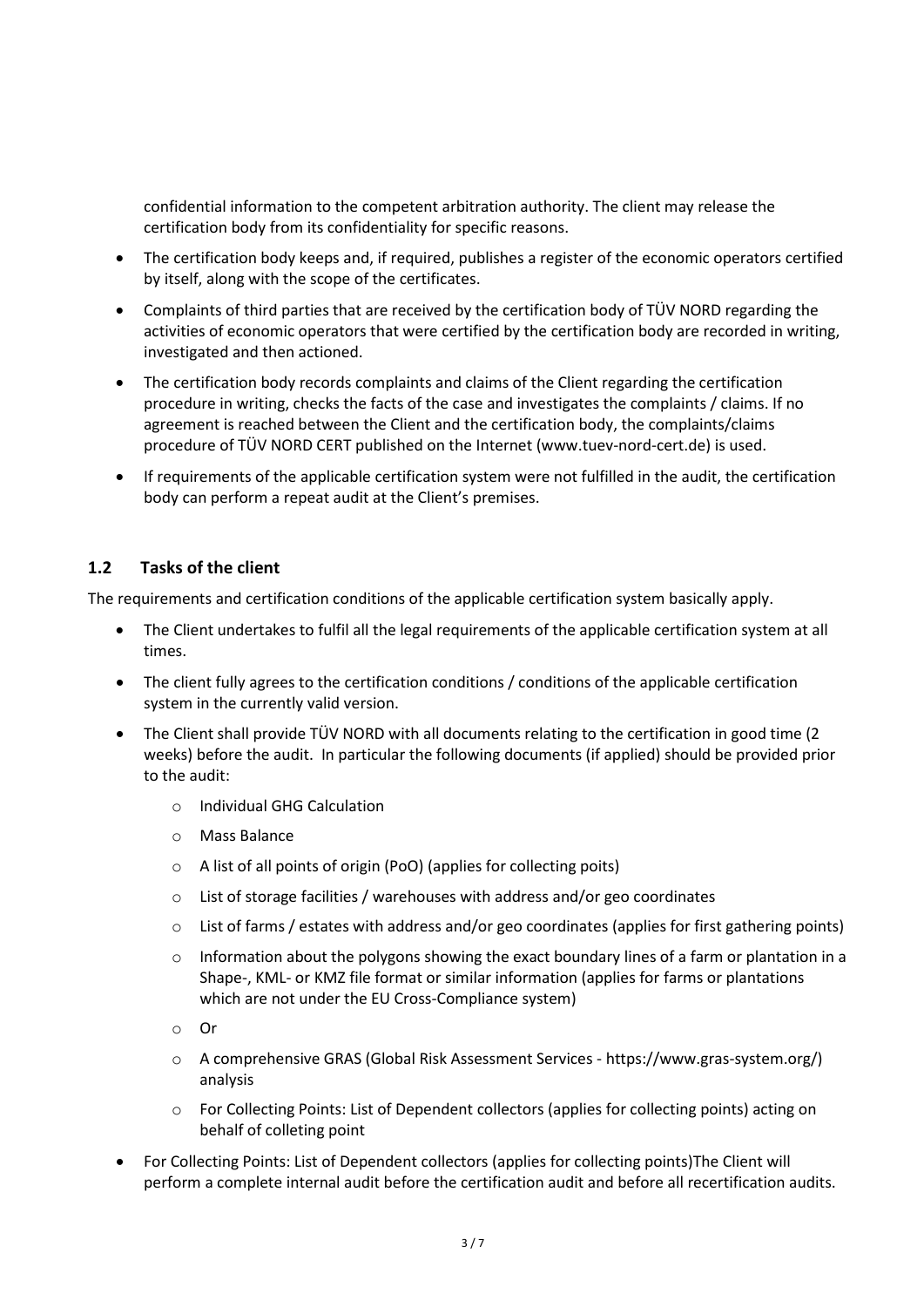All elements of the applicable certification system and the locations/production sites that are relevant for the scope of the certificate must be audited. A management review taking these audit results into consideration must be performed before the audit of the certification body and must be documented. The result of the review must be provided in English language to the certification body in writing at least 2 weeks before the start of the audit.

- At least 2 weeks before the start of the audit, the Client shall name a contact person responsible for the audit process to TÜV NORD in writing.
- The Client shall make all the necessary arrangements in order to ensure that the inspections to be carried out during the audit by the certification body can be performed reliably, including taking of samples, and shall provide the auditors with access to all information, documents and records, e.g. regarding deliveries, certificates, calculations, proofs, audits and complaints, and shall provide and arrange access to all areas of the operation and to the personnel at all relevant sites.
- The Client undertakes to grant the personnel of the applicable certification system and to the respective accreditation body (if such is designated) an access to all necessary documents, records and areas of his premises at all times.
- In the case of audits taking place abroad where auditors are to be accompanied by the controllers of the certification system or by the applicable accreditation authority (if such is designated), the Client shall provide a respective interpreter for the duration of the audit at his own expense.
- Following issuance of the certificate or amendments to the certificate, the Client undertakes to inform the certification body of all important changes This applies for example to changes regarding the legal or organizational form of the company, or changes to the biomass, the technologies, the economic or ownership arrangements, the organization or the management [such as key personnel in management positions, decision-making or specialist technical personnel etc.], the contact address and the locations, the scope of the certified management system and important changes to the management system and the processes.
- The Client shall electronically transfer all Proofs of Sustainability issued in accordance with ISCC EU and REDcert EU requirements, in the required format, within 24 hours of their issue to the appropriate authority, in Germany the BLE in Bonn to NABISY database and to the certification body of TÜV NORD CERT GmbH esud@tuev-nord.de, and shall archive the proofs for at least 10 years following their issue.
- The Client undertakes to record all complaints regarding the requirements of the applicable certification system, along with actions taken and their effectiveness. Appropriate documentation must be provided to the auditor during the audit.
- The certificate may only be used by the Client and only in direct association with the audited product and the audited organization.
- It is not permitted to make use of the certificate in relation to laboratory test reports, calibration certificates, inspection reports or reports/certificates for persons.
- The Client must ensure that within the competitive environment, the certificate or statement of conformity is only used in such a way that a statement is made regarding the certified area of the Client, which corresponds to the certification itself. In addition, the Client must ensure that within the framework of competition, the impression does not arise that the certification performed by the certification body is like an inspection performed by an official governmental body.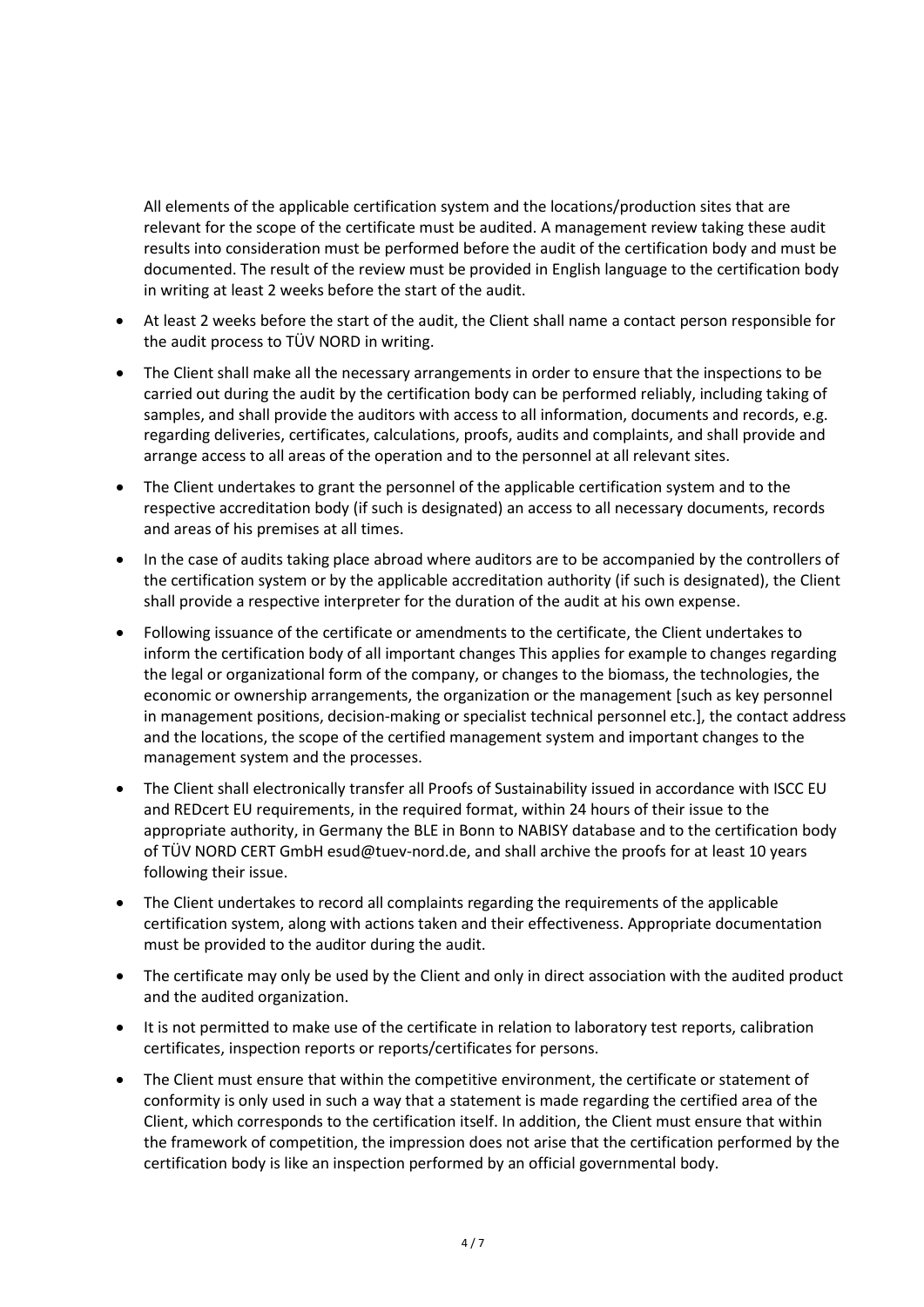- Following suspension or withdrawal of the certification, the Client undertakes to immediately cease all advertising and use which is related to the certification in any way whatsoever and to return all certification documents to the certification body immediately.
- The Client shall inform the certification body in writing of any advisory or consultancy services performed in the certification area before or after conclusion of the contract, in order to avoid conflict situations between the certification body and a consultancy or advisory company.
- The costs for a repeat audit shall be borne by the Client in addition to the price named in the offer.
- The Client agrees to publication of the Audit Report on the website of the applicable certification system.
- The client is obliged to inform the certification body which materials will be handled as sustainable under ISCC. Should after the (first) certification the client, contrary to expectations, collect, process, store or trade waste or residual materials (or products made from them), the client has to inform TÜV NORD immediately and the surveillance audit has to be carried out accordingly.
- The client agrees that the audit documentation and any other necessary documents may be passed on to the relevant certification system and authority that is responsible for the accreditation of the certification body e.g. Federal Agency for Agriculture and Food (BLE).
- The client agrees to the publication of the audit documentation and the certificate on the website of the relevant certification system or certification body

## **1.3 Arrangements regarding occupational health and safety**

#### **1.3.1 Arrangements to be undertaken by the client**

In due time before performance of the contractual services, the client shall provide information regarding risks, hazards and stress, which could originate from the working environment in the client's factory or at the client's premises. This information shall include information regarding hazardous substances in test pieces. The client shall provide information concerning whether and if appropriate, to what extent, risk and hazard assessments are required for the activities that have been ordered. Legal requirements apply.

The client shall have sufficient arrangements in place for first aid, alarm and rescue, and shall name contacts and responsibilities in this regard.

The client shall ensure that employees of the certification body only perform work when accompanied by an employee of the client.

The client shall provide the employees of the certification body with instruction on the basis of risk and hazard assessment(s) and work and operating instructions. The instruction shall include communication of emergency telephone numbers and assembly points in case of danger as well as a description of the functioning and safety of any equipment to be used under such circumstances.

The client shall supply any necessary personal protective equipment which may be necessary and which is not provided by the certification body (helmet, safety boots or shoes, ear and eye protection – e.g. ear defenders, safety spectacles/goggles) free of charge.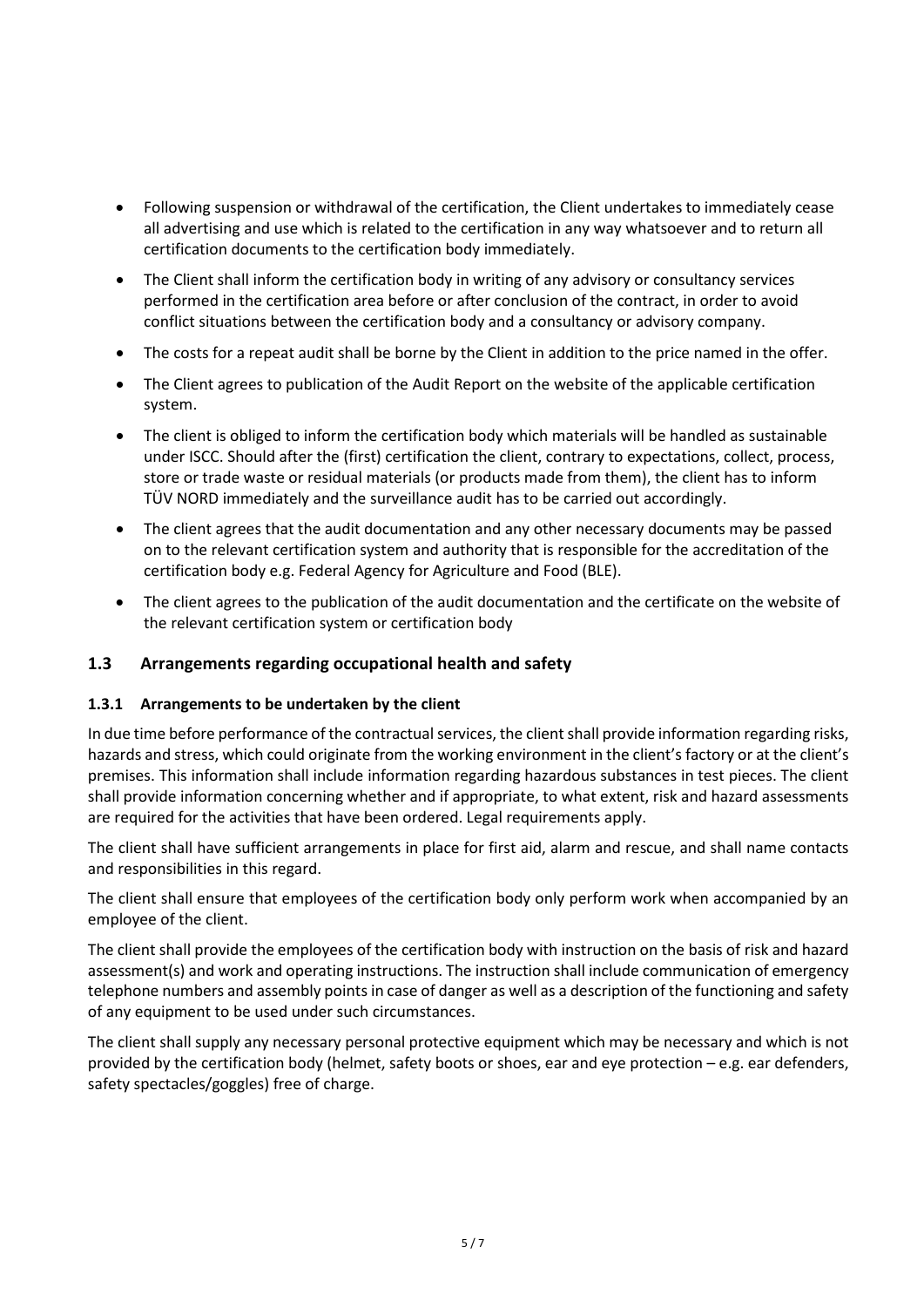#### **1.3.2 Certification Body**

The employees of the certification body may only undertake work if the circumstances and the working environment are safe. The employee is entitled to refuse to perform the work in the presence of unacceptable hazards / risks / stresses.

### **2 VALIDITY AND RIGHTS OF USE OF THE CERTIFICATE**

- The validity of the certificate begins with the date when the certificate is issued and ends as mentioned on the certificate. The term of the certificate depends on the particular standard on which the audit is based, but may not exceed a maximum of 3 years. This assumes that, based on the date of the certification audit, regular surveillance audits are performed in the company according to the specific accreditation rules or certification standards (e.g. yearly, half-yearly) with a positive result. A surveillance audit at short notice may also become necessary in certain justified cases. It is within the discretion of the certification body to decide on the necessity for such an audit. The certificate extension VDA 6.X is only valid in conjunction with the valid issued certificate according to ISO 9001.
- The scope of the certification is listed in German or in English language. A translation into other languages is provided in good faith. In case of doubt or objection, only the German or the English version of the certificate is binding.
- Approval for use of the certificate only applies for the area of the client's company, which has been certified. Use of the certificate for activities, which lie outside the scope of the certification, is not permitted.
- The certificate may only be used in the form that is provided by the certification body. The mark must be easy to read and clearly visible. The client is not authorized to make changes to the certificate. The certificate may not be used in a misleading manner for advertising purposes.
- The client must ensure that the certificate are only used in advertising in such a way that a statement regarding the certified area of the client, which corresponds to the certification, is made. The client also has to make sure that, within the framework of competition, the impression is not created that certification by the certification body is equivalent to a governmental or official inspection.
- If a claim is made against the certification body according to the principles of product liability based on use of the certificate by the client which infringes the conditions of the contract, the client has the duty to hold the certification body harmless and to release the certification body with regard to all claims of third parties. The same applies for all cases in which a claim is made against the certification body by a third party based on advertising claims or other behavior on the part of the client.
- The client receives the non-transferable, non-exclusive right, time-limited to the contractual term, to make use of the certificate in accordance with the conditions stated above.
- Use of the the certificate is limited to the client and may not be transferred to third parties or legal successors without the express permission of the certification body. If the client wishes to transfer the right of use of the the certificate, a corresponding application has to be submitted. A new audit must be performed if necessary.